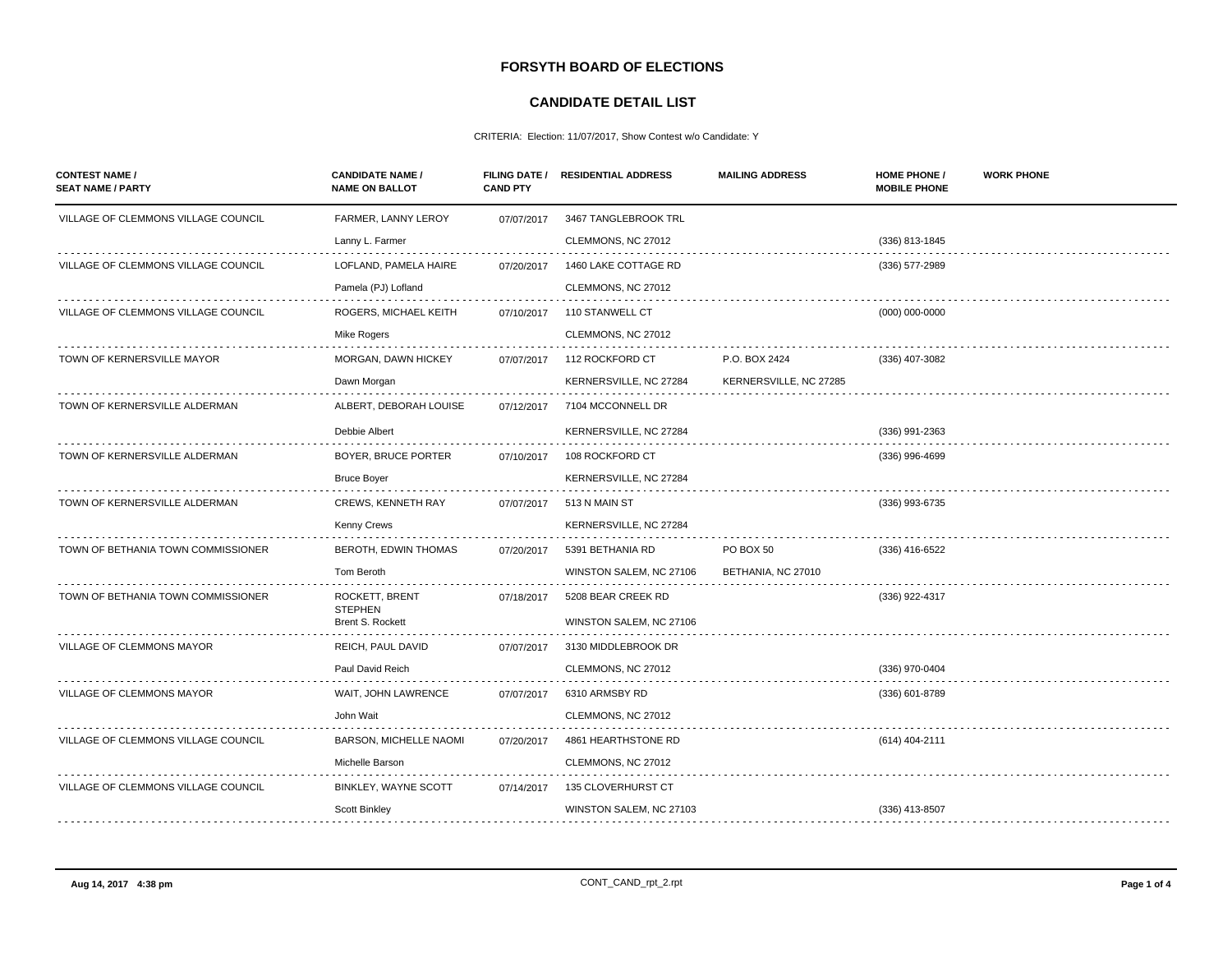| <b>CONTEST NAME /</b><br><b>SEAT NAME / PARTY</b> | <b>CANDIDATE NAME /</b><br><b>NAME ON BALLOT</b> | <b>CAND PTY</b> | FILING DATE / RESIDENTIAL ADDRESS | <b>MAILING ADDRESS</b> | <b>HOME PHONE /</b><br><b>MOBILE PHONE</b> | <b>WORK PHONE</b> |
|---------------------------------------------------|--------------------------------------------------|-----------------|-----------------------------------|------------------------|--------------------------------------------|-------------------|
| VILLAGE OF CLEMMONS VILLAGE COUNCIL               | CAMERON, MARY LEWIS                              | 07/07/2017      | 7927 ABELIA WAY                   |                        | (336) 766-6882                             |                   |
|                                                   | Mary L. Cameron                                  |                 | CLEMMONS, NC 27012                |                        |                                            |                   |
| TOWN OF KERNERSVILLE ALDERMAN                     | <b>ENSCORE, MICHAEL</b>                          | 07/07/2017      | 1620 TREDEGAR RD                  | P.O. BOX 582           | $(000) 000 - 0000$                         |                   |
|                                                   | <b>STEPHEN</b><br>Michael S. Enscore             |                 | KERNERSVILLE, NC 27284            | KERNERSVILLE, NC 27285 |                                            |                   |
| TOWN OF KERNERSVILLE ALDERMAN                     | FULTON, JENNIFER                                 | 07/11/2017      | 6104 OLD ORCHARD RD               |                        | (336) 978-0041                             |                   |
|                                                   | <b>INGRAM</b><br>Jenny Fulton                    |                 | KERNERSVILLE, NC 27284            |                        |                                            |                   |
| TOWN OF KERNERSVILLE ALDERMAN                     | NEAL, JAMES IRVING                               | 07/18/2017      | <b>484 BUCKHURST DR</b>           |                        | (336) 416-3437                             |                   |
|                                                   | <b>Irving Neal</b>                               |                 | KERNERSVILLE, NC 27284            |                        |                                            |                   |
| TOWN OF KERNERSVILLE ALDERMAN                     | PINNIX, JOSEPH L JR                              | 07/11/2017      | 332 POST OAK RD                   | P O BOX 878            | $(000)$ 000-0000                           |                   |
|                                                   | Joe Pinnix                                       |                 | KERNERSVILLE, NC 27284            | KERNERSVILLE, NC 27285 |                                            |                   |
| TOWN OF KERNERSVILLE ALDERMAN                     | THOMPSON, JOHN<br><b>CHRISTOPHER</b>             | 07/07/2017      | 1178 MARIETTA DR                  | PO BOX 351             |                                            |                   |
|                                                   | Chris Thompson                                   |                 | KERNERSVILLE, NC 27284            | KERNERSVILLE, NC 27285 | (336) 345-3679                             |                   |
| TOWN OF LEWISVILLE MAYOR                          | HORN, MICHAEL LEE                                | 07/07/2017      | 1125 FALLBROOK LN                 |                        | (336) 414-4497                             |                   |
|                                                   | Michael Lee (Mike) Horn                          |                 | LEWISVILLE, NC 27023              |                        |                                            |                   |
| TOWN OF LEWISVILLE TOWN COUNCIL                   | FRANKLIN, FRED WESLEY                            | 07/20/2017      | 1420 CONRAD SAWMILL RD            |                        | (336) 945-4477                             |                   |
|                                                   | Fred W. Franklin                                 |                 | LEWISVILLE, NC 27023              |                        |                                            |                   |
| TOWN OF LEWISVILLE TOWN COUNCIL                   | <b>GALLMAN, MARCI</b><br><b>THOMPSON</b>         | 07/21/2017      | 8440 GROVE CREEK DR               |                        | (336) 491-0756                             |                   |
|                                                   | Marci Thompson Gallman                           |                 | LEWISVILLE, NC 27023              |                        |                                            |                   |
| TOWN OF LEWISVILLE TOWN COUNCIL                   | <b>GREENE, ROBERT PERRY</b>                      | 07/07/2017      | 140 RIDGE GATE CT                 |                        | $(000)$ 000-0000                           |                   |
|                                                   | Robert P. Greene                                 |                 | LEWISVILLE, NC 27023              |                        |                                            |                   |
| TOWN OF LEWISVILLE TOWN COUNCIL                   | MOCK, SANDRA JOYCE                               | 07/21/2017      | 290 MOCK GARDEN LN                |                        | (336) 945-2404                             |                   |
|                                                   | Sandra J. Mock                                   |                 | LEWISVILLE, NC 27023              |                        |                                            |                   |
| TOWN OF LEWISVILLE TOWN COUNCIL                   | SEEHAUSEN, FRANCES C                             | 07/20/2017      | 1230 OAKENCROFT CT                |                        | (336) 766-1938                             |                   |
|                                                   | Fran Seehausen                                   |                 | LEWISVILLE, NC 27023              |                        |                                            |                   |
| TOWN OF LEWISVILLE TOWN COUNCIL                   | SMITH, HAROLD E JR                               | 07/18/2017      | 6135 SPRING FOREST DR             |                        | (336) 945-2710                             |                   |
|                                                   | Harold (Ed) Smith                                |                 | PFAFFTOWN, NC 27040               |                        |                                            |                   |
| TOWN OF LEWISVILLE TOWN COUNCIL                   | ZENGER, JEFFREY ALAN                             | 07/21/2017      | 7830 GRAPEVINE RD                 |                        | (336) 945-9033                             |                   |
|                                                   | Jeffrey (Jeff) Zenger                            |                 | LEWISVILLE, NC 27023              |                        |                                            |                   |
| TOWN OF RURAL HALL TOWN COUNCIL                   | FLINCHUM, TIMOTHY<br><b>MATTHEW</b>              | 07/07/2017      | 7206 BROAD ST                     |                        | $(000)$ 000-0000                           |                   |
|                                                   | Timothy (Tim) Flinchum                           |                 | RURAL HALL, NC 27045              |                        |                                            |                   |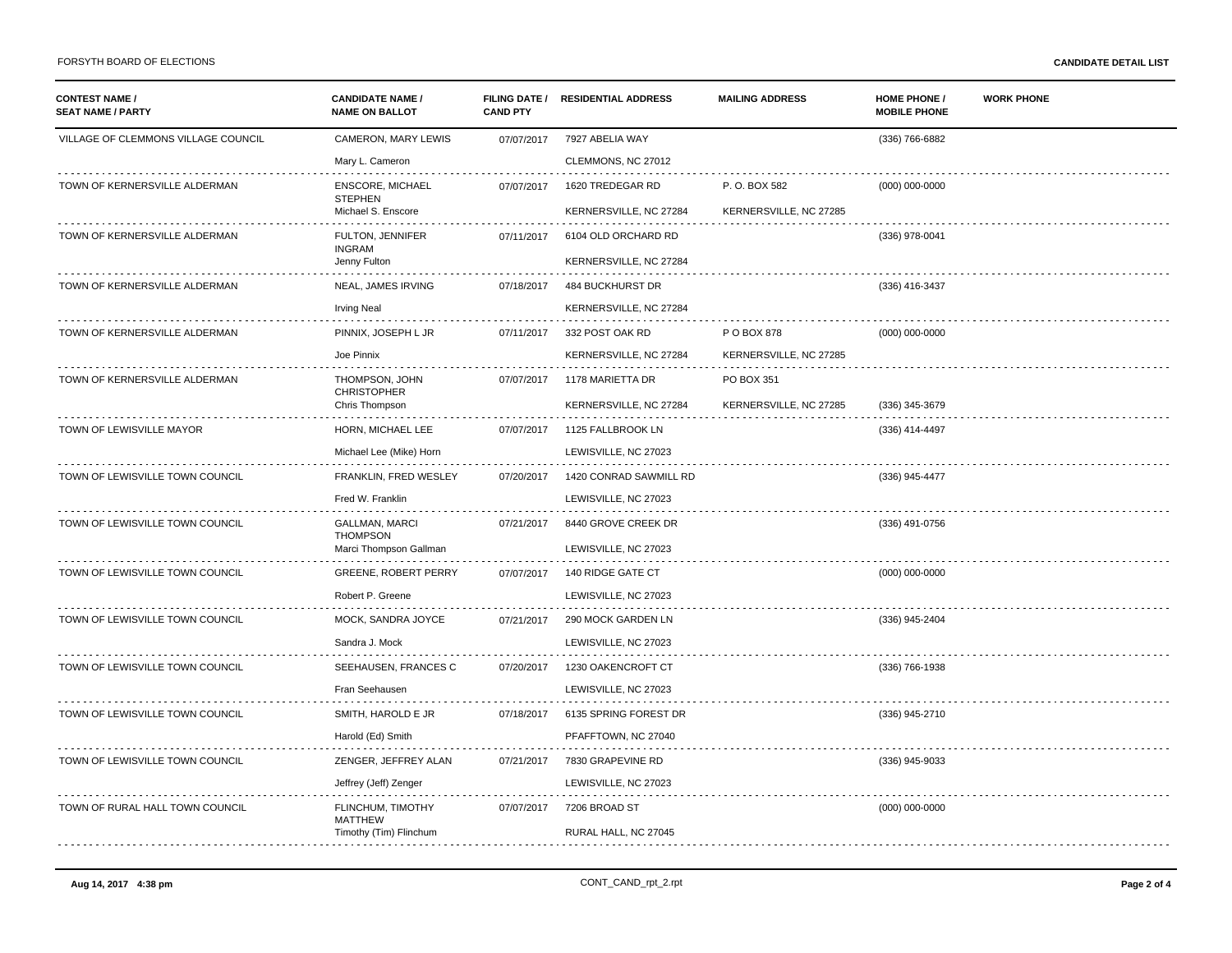| <b>CONTEST NAME /</b><br><b>SEAT NAME / PARTY</b> | <b>CANDIDATE NAME /</b><br><b>NAME ON BALLOT</b> | <b>CAND PTY</b> | FILING DATE / RESIDENTIAL ADDRESS | <b>MAILING ADDRESS</b> | <b>HOME PHONE /</b><br><b>MOBILE PHONE</b> | <b>WORK PHONE</b> |
|---------------------------------------------------|--------------------------------------------------|-----------------|-----------------------------------|------------------------|--------------------------------------------|-------------------|
| TOWN OF RURAL HALL TOWN COUNCIL                   | PLUNKETT, RICKY<br><b>SPENCER</b>                | 07/10/2017      | 902 FALCONBRIDGE RD               |                        |                                            |                   |
|                                                   | Ricky S. Plunkett                                |                 | RURAL HALL, NC 27045              |                        | (336) 624-5470                             |                   |
| TOWN OF RURAL HALL TOWN COUNCIL                   | <b>TUCKER, THOMAS GLENN</b>                      | 07/21/2017      | 7945 SIMMONS RD                   |                        |                                            |                   |
|                                                   | Thomas (Tom) Tucker                              |                 | RURAL HALL, NC 27045              |                        | (336) 971-9743                             |                   |
| VILLAGE OF TOBACCOVILLE MAYOR                     | BAKER, STEPHEN MARK                              | 07/07/2017      | 2965 RHONSWOOD DR                 |                        | $(000)$ 000-0000                           |                   |
|                                                   | Mark Baker                                       |                 | TOBACCOVILLE, NC 27050            |                        |                                            |                   |
| VILLAGE OF TOBACCOVILLE VILLAGE COUNCIL           | SHORE, BOYCE EDWIN                               | 07/20/2017      | 3650 ROLLING HILL DR              |                        | (336) 408-5405                             |                   |
|                                                   | Boyce E. Shore                                   |                 | TOBACCOVILLE, NC 27050            |                        |                                            |                   |
| VILLAGE OF TOBACCOVILLE VILLAGE COUNCIL           | SHORE-SMITH, LORI ANNE                           | 07/14/2017      | 8355 BUTNER RD                    | PO BOX 235             | (336) 983-0449                             |                   |
|                                                   | Lori Shore-Smith                                 |                 | TOBACCOVILLE, NC 27050            | TOBACCOVILLE, NC 27050 |                                            |                   |
| VILLAGE OF TOBACCOVILLE VILLAGE COUNCIL           | WOOD, STEPHEN WRAY                               | 07/21/2017      | 8098 REYNOLDA RD                  | <b>PO BOX 55</b>       | (336) 922-1878                             |                   |
|                                                   | Stephen (Steve) Wood                             |                 | PFAFFTOWN, NC 27040               | TOBACCOVILLE, NC 27050 |                                            |                   |
| VILLAGE OF TOBACCOVILLE VILLAGE COUNCIL           | AULT, LEROY P                                    | 07/19/2017      | 7119 DORAL DR                     |                        | (336) 529-3902                             |                   |
| (UNEXPIRED TERM)                                  | Leroy P. Ault                                    |                 | TOBACCOVILLE, NC 27050            |                        |                                            |                   |
| TOWN OF WALKERTOWN TOWN COUNCIL                   | LEIGHT, MARGARET                                 | 07/17/2017      | 5150 SULLIVANTOWN RD              | PO BOX 1259            | (336) 595-3552                             |                   |
|                                                   | <b>GRAHAM</b><br>Peggy Leight                    |                 | WALKERTOWN, NC 27051              | WALKERTOWN, NC 27051   |                                            |                   |
| TOWN OF WALKERTOWN TOWN COUNCIL                   | WELCH, SARAH W                                   | 07/21/2017      | 4740 NEW WALKERTOWN               |                        | (336) 595-8148                             |                   |
|                                                   | Sarah W. Welch                                   |                 | <b>RD</b><br>WALKERTOWN, NC 27051 |                        |                                            |                   |
| CITY OF KING COUNCIL MEMBER                       | ALLEN, CHARLES ROBERT                            | 07/20/2017      | 136 FORREST HILLS CIR             |                        |                                            |                   |
|                                                   | <b>Charles Allen</b>                             |                 | <b>KING, NC 27021</b>             |                        |                                            |                   |
| CITY OF KING COUNCIL MEMBER                       | CARTER, WESLEY DAVID                             | 07/20/2017      | 112 PROVENCE CT                   |                        |                                            |                   |
|                                                   | <b>Wesley Carter</b>                             |                 | KING, NC 27021                    |                        |                                            |                   |
| CITY OF KING COUNCIL MEMBER                       | HEWETT, STEVEN                                   | 07/20/2017      | 141 WILLOW BEND DR                | PO BOX 2069            |                                            |                   |
|                                                   | <b>Steven Hewett</b>                             |                 | <b>KING, NC 27021</b>             | <b>KING, NC 27021</b>  |                                            |                   |
| CITY OF KING COUNCIL MEMBER                       | TURNER, ASHLEY THOMAS                            | 07/20/2017      | 132 KATHLEEN CT                   |                        |                                            |                   |
|                                                   | Ashley Thomas Turner                             |                 | <b>KING, NC 27021</b>             |                        |                                            |                   |
| CITY OF HIGH POINT MAYOR                          |                                                  |                 |                                   |                        |                                            |                   |
| CITY OF HIGH POINT CITY COUNCIL AT-LARGE          |                                                  |                 |                                   |                        |                                            |                   |
|                                                   |                                                  |                 |                                   |                        |                                            |                   |